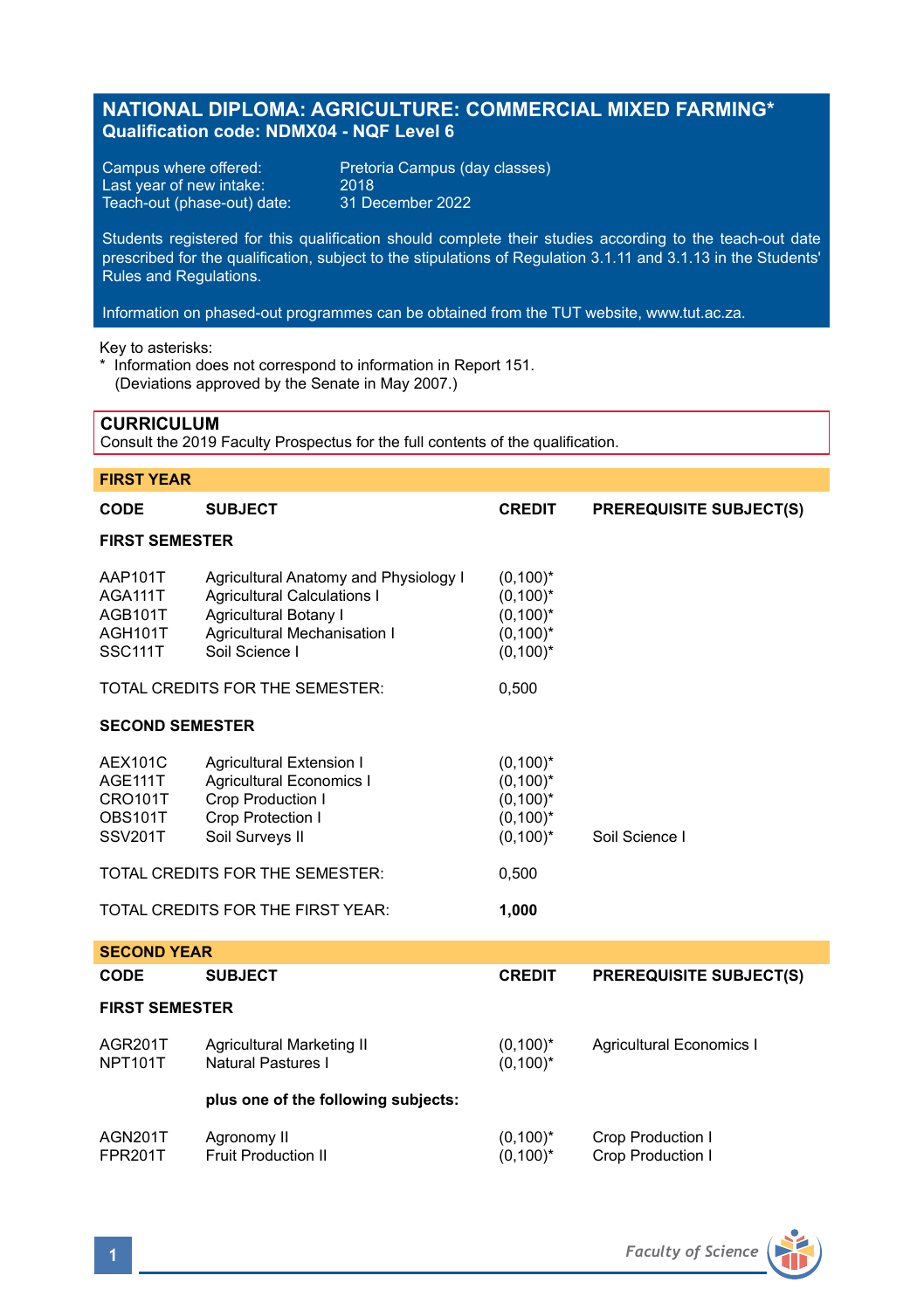# **plus one of the following subjects:**

| BPD201T                                     | <b>Beefer Production II</b>                                                         | $(0,100)^*$                               | Agricultural Anatomy and<br>Physiology I                        |  |  |
|---------------------------------------------|-------------------------------------------------------------------------------------|-------------------------------------------|-----------------------------------------------------------------|--|--|
| SSP201T                                     | <b>Small Stock Production II</b>                                                    | $(0,100)^*$                               | Agricultural Anatomy and<br>Physiology I                        |  |  |
|                                             | plus one of the following subjects:                                                 |                                           |                                                                 |  |  |
| OBS201T<br><b>SSC301T</b>                   | Crop Protection II<br>Soil Science III                                              | $(0,100)^*$<br>$(0,100)^*$                | Crop Protection I<br>Soil Surveys II                            |  |  |
| TOTAL CREDITS FOR THE SEMESTER:             |                                                                                     | 0,500                                     |                                                                 |  |  |
| <b>SECOND SEMESTER</b>                      |                                                                                     |                                           |                                                                 |  |  |
| APN301T<br><b>FMP101T</b><br><b>VEG101T</b> | Agricultural Production Management III<br>Farm Planning I<br>Vegetable Production I | $(0,100)^*$<br>$(0,100)^*$<br>$(0,100)^*$ | <b>Agricultural Marketing II</b>                                |  |  |
|                                             | plus one of the following subjects:                                                 |                                           |                                                                 |  |  |
| AGN301T<br><b>FPR301T</b>                   | Agronomy III<br>Fruit Production III                                                | $(0,100)^*$<br>$(0,100)^*$                | Agronomy II<br><b>Fruit Production II</b>                       |  |  |
|                                             | plus one of the following subjects:                                                 |                                           |                                                                 |  |  |
| BPD301T<br>SSP301T                          | <b>Beefer Production III</b><br><b>Small Stock Production III</b>                   | $(0,100)^*$<br>$(0,100)^*$                | <b>Beefer Production II</b><br><b>Small Stock Production II</b> |  |  |
| TOTAL CREDITS FOR THE SEMESTER:             |                                                                                     | 0,500                                     |                                                                 |  |  |
| TOTAL CREDITS FOR THE SECOND YEAR:          |                                                                                     | 1,000                                     |                                                                 |  |  |
| <b>THIRD YEAR</b>                           |                                                                                     |                                           |                                                                 |  |  |
| CODE                                        | <b>SUBJECT</b>                                                                      | <b>CREDIT</b>                             | <b>PREREQUISITE SUBJECT(S)</b>                                  |  |  |
| <b>FIRST OR SECOND SEMESTER</b>             |                                                                                     |                                           |                                                                 |  |  |
| EXP1AGR                                     | Work-Integrated Learning I (on completion (0,500)<br>of all the above subjects)     |                                           |                                                                 |  |  |
| EXP2AGR                                     | Work-Integrated Learning II                                                         | (0,500)                                   | Work-Integrated Learning I                                      |  |  |
| TOTAL CREDITS FOR THE THIRD YEAR:           |                                                                                     | 1,000                                     |                                                                 |  |  |
| TOTAL CREDITS FOR THE QUALIFICATION:        |                                                                                     | 3,000                                     |                                                                 |  |  |

# **SUBJECT INFORMATION (OVERVIEW OF SYLLABUS)**

The syllabus content is subject to change to accommodate industry changes. Please note that a more detailed syllabus is available at the Department or in the study guide that is applicable to a particular subject. At time of publication, the syllabus content was defined as follows:

# **A**

#### **AGRICULTURAL ANATOMY AND PHYSIOLOGY I (AAP101T) 1 X 3-HOUR PAPER** *(Subject custodian: Department of Animal Sciences)*

A systematic, summarised study of the skeleton, muscular system, organs and organ systems of the different farm animals, as well as the physiology of digestion, milk production and endocrinology. (Total tuition time: ± 70 hours)

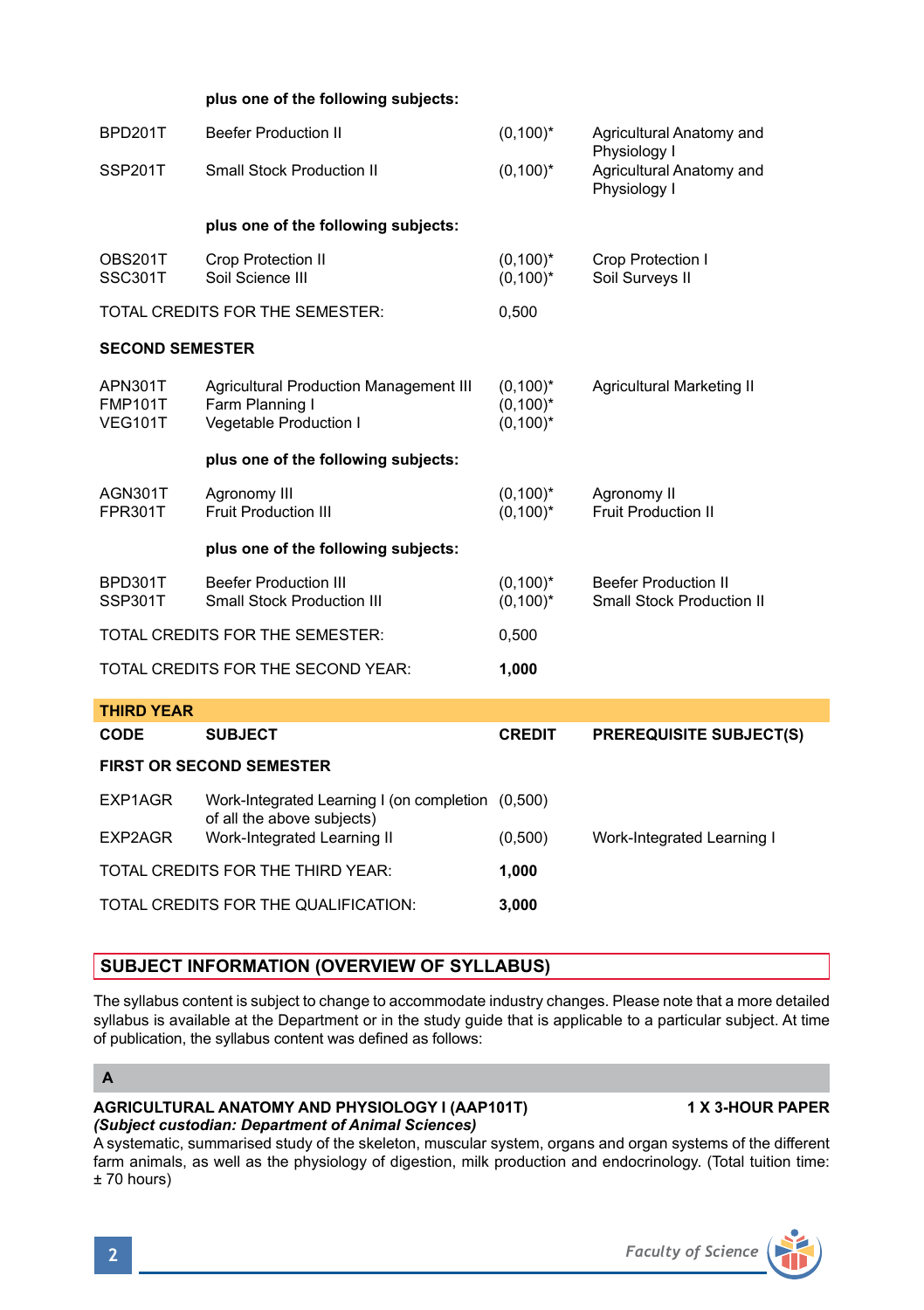# **AGRICULTURAL BOTANY I (AGB101T) 1 X 3-HOUR PAPER**

*(Subject custodian: Department of Crop Sciences)*

A review of the importance of plants in general and crop plants in particular. The morphology of crop plants: seed and germination, roots, stems, leaves, inflorescence, flowers and fruit. Crop anatomy: the plant cell, roots stems and leaves. Classification: common and botanical names, development of the botanical classification, plant identification and nomenclature. Crop physiology: photosynthesis, respiration, water absorption and transport, translocation of sugars. (Total tuition time: ± 70 hours)

#### **AGRICULTURAL CALCULATIONS I (AGA111T) 1 X 2-HOUR PAPER** *(Subject custodian: Department of Mathematics and Statistics)*

Quantifying information through applied mathematics. Elaboration on and presentation of information through appropriate computer programmes. Computer literacy. Agricultural calculations: the use of pocket calculators, fractions, decimals, formulae, exponents, ratios, length, circumference, area, volume, mass, time, percentages and graphs. Computer literacy: the extension and presentation of information by means of applied computer programmes. (Total tuition time: ± 70 hours)

# **AGRICULTURAL ECONOMICS I (AGE111T) 1 X 3-HOUR PAPER**

*(Subject custodian: Department of Crop Sciences)*

A study of agricultural economics with the emphasis on micro-economics of production as part of farming management. Functional general management process with internal management information system and enterprise functions, applied to farm labour management and financial management for farmers under conditions of risk and uncertainty. (Total tuition time: ± 70 hours)

### **AGRICULTURAL EXTENSION I (AEX101C) 1 X 3-HOUR PAPER**

#### *(Subject custodian: Department of Crop Sciences)*

Description of the South African agricultural environment. Role-players in the South African agricultural industry. An introduction to agricultural extension and its relation to technology and rural development. An introduction to different extension methods. An introduction to communication theory and practice, including administrative communication. The use of extension programmes. (Total tuition time: ± 70 hours)

### **AGRICULTURAL MARKETING II (AGR201T) 1 X 3-HOUR PAPER**

### *(Subject custodian: Department of Crop Sciences)*

Principles of price-forming theory and agricultural marketing, with the emphasis on the marketing function, institutions, competition, marketing costs and margins from the enterprise point of view. Purchasing principles and procedures in buying agricultural inputs (especially farm firms and cooperatives). (Total tuition time: ± 70 hours)

## **AGRICULTURAL MECHANISATION I (AGH101T) 1 X 3-HOUR PAPER**

### *(Subject custodian: Department of Crop Sciences)*

Principles and operation of the basic power units applicable to agriculture. (Total tuition time: ± 70 hours)

#### **AGRICULTURAL PRODUCTION MANAGEMENT III (APN301T) 1 X 3-HOUR PAPER** *(Subject custodian: Department of Crop Sciences)*

The purpose of this course is to equip students with skill in and knowledge of farm management, financial management and contemporary issues that are essential to tackle the economic problems related to the farm and agribusiness. (Total tuition time: ± 70 hours)

### **AGRONOMY II (AGN201T) 1 X 3-HOUR PAPER**

### *(Subject custodian: Department of Crop Sciences)*

The cultivation of field crops, with the emphasis on grain crops and potatoes. This includes the extent of the industry, the growth and development of crops and cultivation practices. (Total tuition time: ± 70 hours)

# **AGRONOMY III (AGN301T) 1 X 3-HOUR PAPER**

### *(Subject custodian: Department of Crop Sciences)*

The cultivation of field crops, with the emphasis on oil seeds and protein seeds, industrial crops and fodder crops. This includes the extent of the industry, the growth and development of crops and cultivation practices. (Total tuition time: ± 70 hours)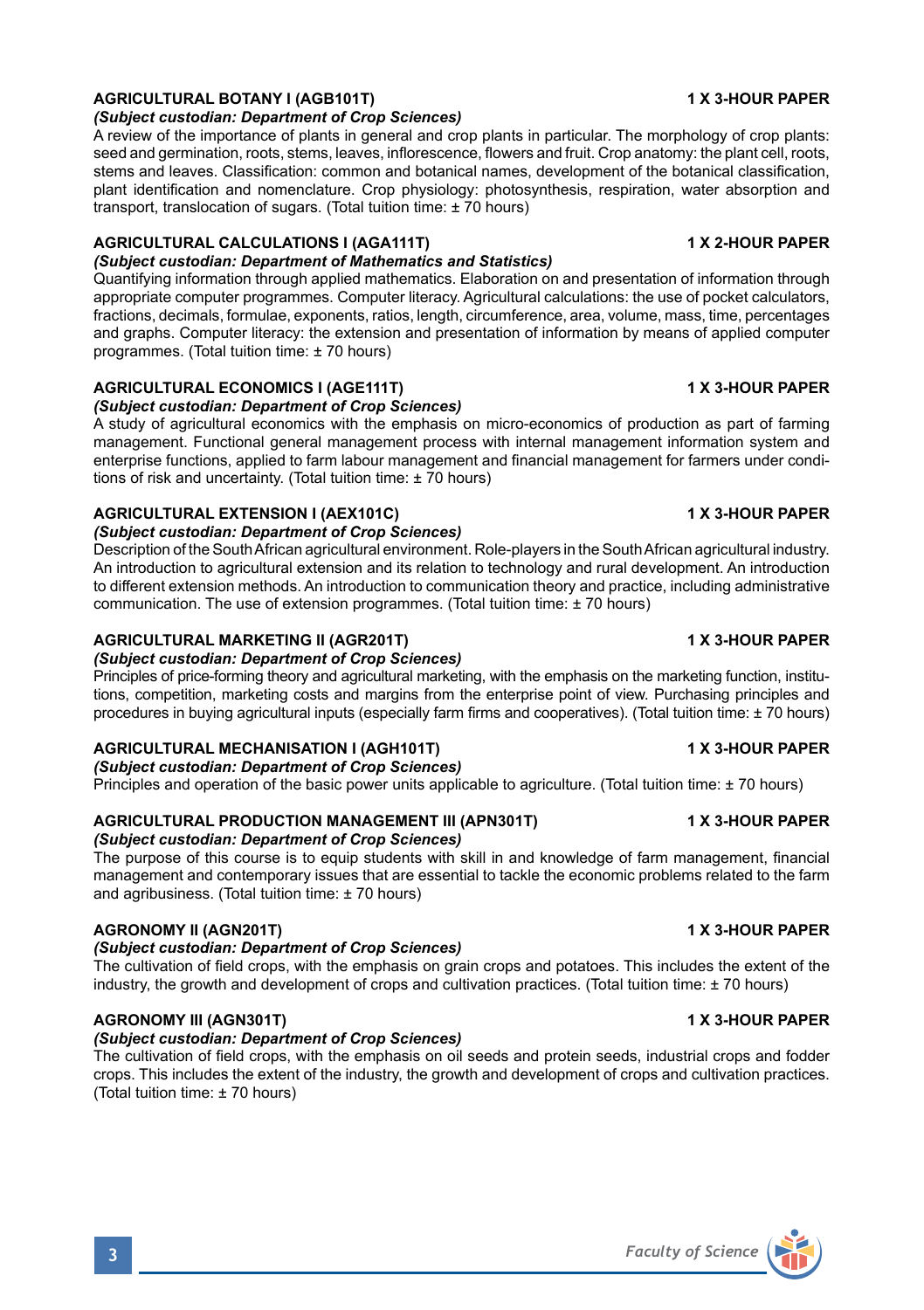#### cultivation practices and crop improvement. Calculations regarding planting dates, crop potential, fertilisation, plant population, yields, calibration of implements. (Total tuition time: ± 70 hours)

# **CROP PROTECTION I (OBS101T) 1 X 3-HOUR PAPER**

*(Subject custodian: Department of Crop Sciences)* Basic entomology: a review of the morphology, development, reproduction, biology and classification of insects and mites, and collection and mounting of insect specimens. Plant pathology: a review of symptoms and the classification of plant diseases, the classification and biology of the different groups of plant pathogens, the disease cycle, the dissemination of plant pathogens. A review of the biology of weeds and methods of weed control: chemical weed control regarding classification, choice and the effectivity of herbicides. (Total tuition time: ± 70 hours)

An introductory study of beefer production with the emphasis on the beefer industry, breeds, breeding, repro-

**BEEFER PRODUCTION III (BPD301T) 1 X 3-HOUR PAPER**

An in-depth study of management programmes, marketing, seminars, applied nutrition, the efficiency of farming, judging, farm planning, beefer production and computer application. (Total tuition time: ± 70 hours)

**CROP PRODUCTION I (CRO101T) 1 X 3-HOUR PAPER**

duction, equipment, marketing, diseases and nutrition. (Total tuition time: ± 96 hours)

# **CROP PROTECTION II (OBS201T) 1 X 3-HOUR PAPER**

### *(Subject custodian: Department of Crop Sciences)*

*(Subject custodian: Department of Animal Sciences)*

*(Subject custodian: Department of Animal Sciences)*

*(Subject custodian: Department of Crop Sciences)*

Pest control: a review of various pesticides, the use of standard reference material, a review of various pest control methods, the biology and control of known South African agricultural pests. Disease control: a review of different disease management strategies, separation of host and pathogen, cultural control, biological control, physical control, immunisation and resistance, and chemical control, with appropriate examples. Pathogen resistance: mechanisms of resistance and management of resistance. Application: a review of the different types of application equipment and the principles of application, and calibration of application equipment, with appropriate examples. Legislation and the safe use of agrochemicals: discussion of Fertilizers, Farm Feeds, Agricultural Remedies and Stock Remedies Act, 1947 (Act No. 36 of 1947) and Hazardous Substances Amendment Act, 1992 (Act No. 53 of 1992) and various other important agricultural laws relating to pest control, a review of the safe use of agrochemicals. (Total tuition time: ± 70 hours)

# **F**

# **FARM PLANNING I (FMP101T) 1 X 3-HOUR PAPER**

# *(Subject custodian: Department of Crop Sciences)*

The planning of a farm to satisfy the principles of optimal resource utilisation. (Total tuition time: ± 70 hours)

# **FRUIT PRODUCTION II (FPR201T) 1 X 3-HOUR PAPER**

# *(Subject custodian: Department of Crop Sciences)*

An introduction to the South African fruit industry and the classification of the fruit. Important climatic factors for fruit production. Establishment and maintenance of the orchard. Structure growth development and production of tree fruit, maturity indices for harvesting, basics of harvesting, field handling and determining the fruit quality parameters with an emphasis of popular temperate fruit. (Total tuition time: ± 70 hours)

# **FRUIT PRODUCTION III (FPR301T) 1 X 3-HOUR PAPER**

# *(Subject custodian: Department of Crop Sciences)*

Introduction to a nursery practice. Pre-harvest quality improvement measures. Growth regulators of tree fruit and the harvest and postharvest control of fruit. Important climatic factors for fruit production. Structure growth development and production of tree fruit, maturity indices for harvesting, basics of harvesting, field handling and determining the fruit quality parameters with an emphasis of popular tropical and subtropical fruit. (Total tuition time: ± 70 hours)

# An introduction to crop production. Factors influencing the adaptability of crops. The principles of different



# **BEEFER PRODUCTION II (BPD201T) 1 X 3-HOUR PAPER**

**B**

**C**